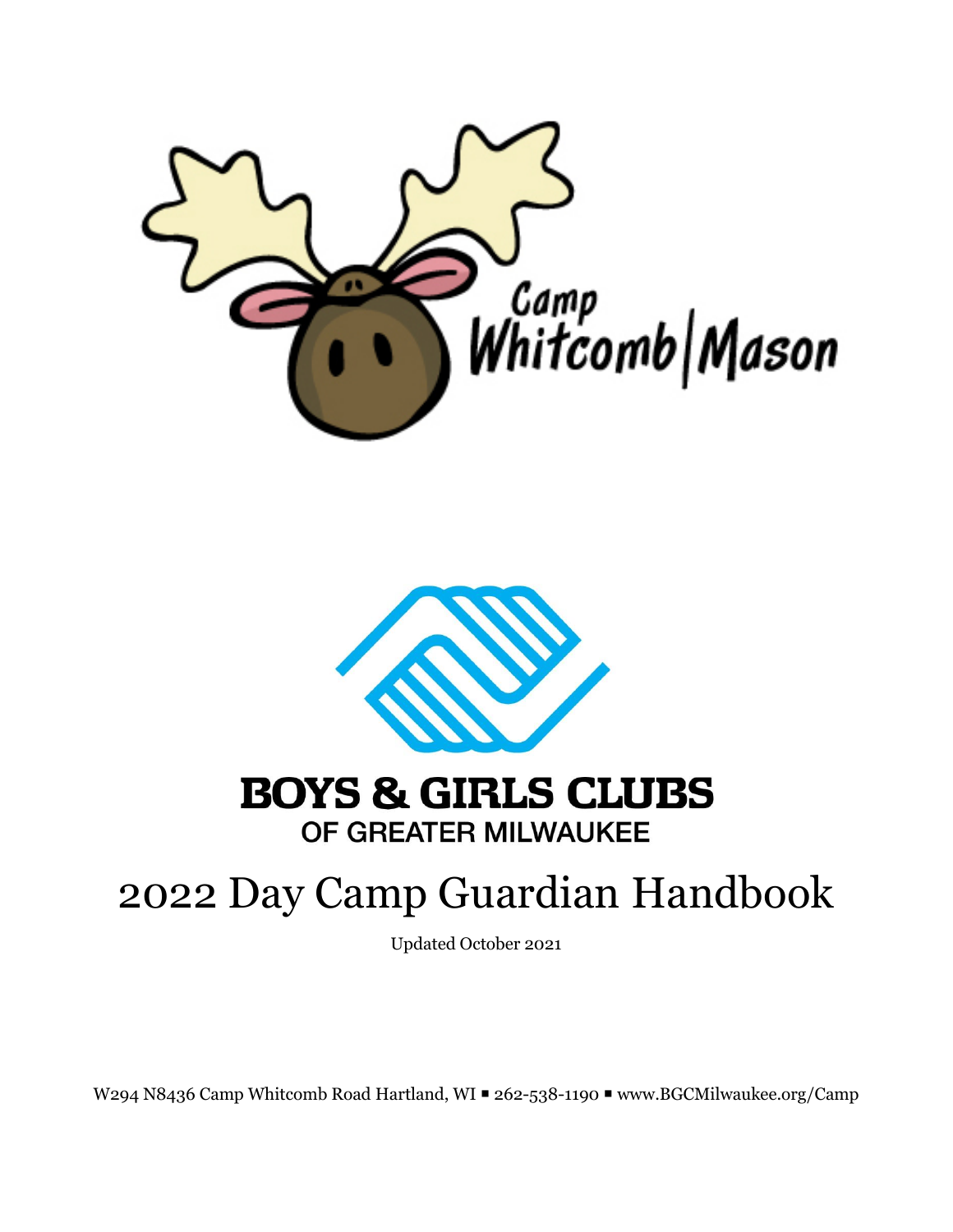# **About Camp Whitcomb/Mason**

# **New Location**

Day Camp drop off/pick up: Friendship Lodge W294 N8436 Camp Whitcomb Road Hartland, WI 53029

## **History**

Celebrating our 111 th year, Camp Whitcomb/Mason is a year-round retreat located on the shores of beautiful Lake Keesus in Hartland, Wisconsin and is the oldest Boys & Girls Club Camp in America.

## **Mission**

The shared mission of Camp Whitcomb/Mason and our parent organization, Boys & Girls Clubs of Greater Milwaukee, is to inspire and empower all young people, especially those who need us most, to reach their full potential as productive, caring, and responsible citizens.

# Dear Guardians:

...........................................................

We are so glad that you have chosen Camp Whitcomb/Mason this summer! Whether you are a new or returning Camp family, we hope that you are as excited about this summer as we are!

At Camp Whitcomb/Mason your Campers will:

- Improve their ability to develop friendships and learn from peers.
- Develop life skills that help campers build and maintain positive relationships, appreciate the differences in others and feel confident in the person they are becoming.
- Increase their connectedness and understanding of the natural environment.

Staff members are selected for their maturity, character and leadership capabilities, as well as their desire to be positive role models and mentors to our Campers. Camp staff members participate in a weeklong training program prior to each Camp season to get ready for your child's arrival.

This Handbook is designed to answer many of your questions concerning your Camper's upcoming camp experience. If you have questions not addressed here, please feel free to call or email us anytime. We are here to ensure that every child has a great camp experience this summer!

Yours in camping,

The Camp Whitcomb/Mason Team



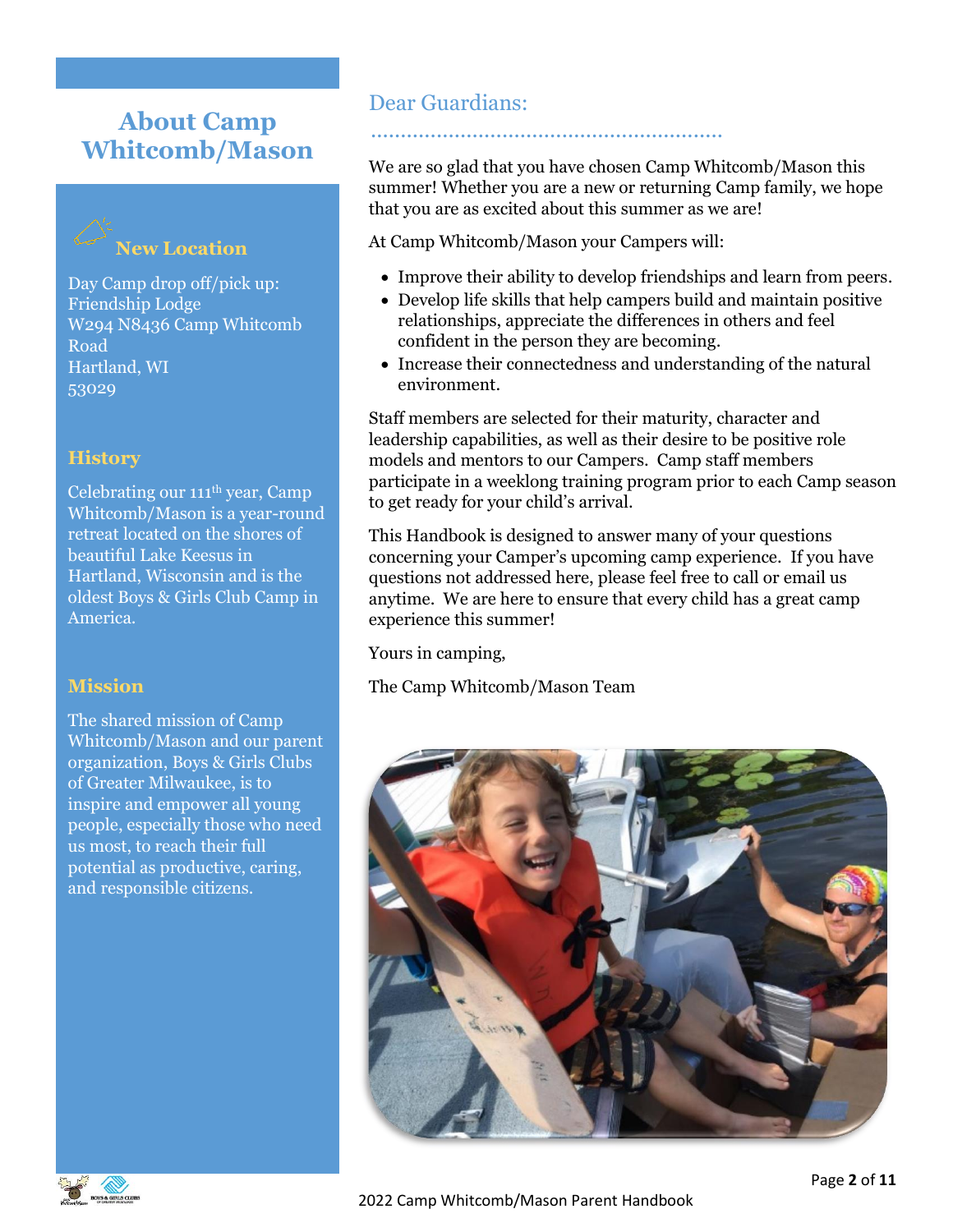| 2022 Camp Themes   |                                               |                                                                                                                                                                                                                                                                                                                                                                                                                                                                                                                        |  |  |
|--------------------|-----------------------------------------------|------------------------------------------------------------------------------------------------------------------------------------------------------------------------------------------------------------------------------------------------------------------------------------------------------------------------------------------------------------------------------------------------------------------------------------------------------------------------------------------------------------------------|--|--|
| June<br>$13 - 17$  | Marvel(ous) Universe                          | Everything is possible at CWM, including super heroes saving our day!<br>Join us as we imagine our ideal super hero, go through specialized<br>super hero training, and save our Camp community from villains!                                                                                                                                                                                                                                                                                                         |  |  |
|                    | Art<br><b>Speciality Camp</b>                 | Interested in tapping into your artistic side?! Campers 10-14 years old<br>will make up a special group, dedicating two hours each day to art! We<br>will have a special visit from a professional in the comic book world.<br>Campers will have time to draw & publish their own comic book.<br>Ages 10-14 years old; capacity 15 campers                                                                                                                                                                             |  |  |
| June<br>$20 - 24$  | Shipwreck                                     | Uh oh, the latest storm wrecked our boat onto the shore of lake<br>Keesus. Campers now must work together to get off our island doing<br>things like building cardboard boats, learning survival skills like<br>archery, and hoping they catch their lunch during fishing.                                                                                                                                                                                                                                             |  |  |
|                    | Cooking<br><b>Specialty Camp</b>              | Did shipwrecking build up your appetite? Campers 10-14 years old will<br>make up a special group and for two hours each day going beyond<br>s' mores to create something delicately tasty over the fire.<br>Ages 10-14 years old; capacity 15 campers                                                                                                                                                                                                                                                                  |  |  |
|                    | Moose-trepreneur<br><b>Specialty Camp</b>     | While exploring after the shipwreck we realized there aren't any<br>stickers here! What a great business opportunity!! In this specialty<br>Camp, campers 10-14 years old will make up a special group and<br>spend two hours each day exploring their entrepreneurial spirit. We'll<br>do market research, design, and present our own sticker ideas. After an<br>all camp vote the winning sticker will be printed and sold at the<br>trading post later in the summer.<br>Ages 10-14 years old; Capacity 15 campers |  |  |
| June 27-<br>July 1 | <b>Makers Week</b>                            | Our imagination is the limit this week as we use new and recycled<br>materials to create, design and build projects. In addition to what we<br>make for ourselves, campers will participate in age-appropriate camp<br>service projects ranging from bird feeders to large projects for all<br>campers to enjoy.                                                                                                                                                                                                       |  |  |
|                    | <b>Fashion Week</b><br><b>Speciality Camp</b> | In the spirit of making things campers 10-14 years old will make up a<br>special group and spend two hours each day to dream, design, and<br>create their own couture fashion designs from non-traditional<br>materials.<br>Ages 10-14 years old; Capacity 15 campers                                                                                                                                                                                                                                                  |  |  |

Themes continued on page 4

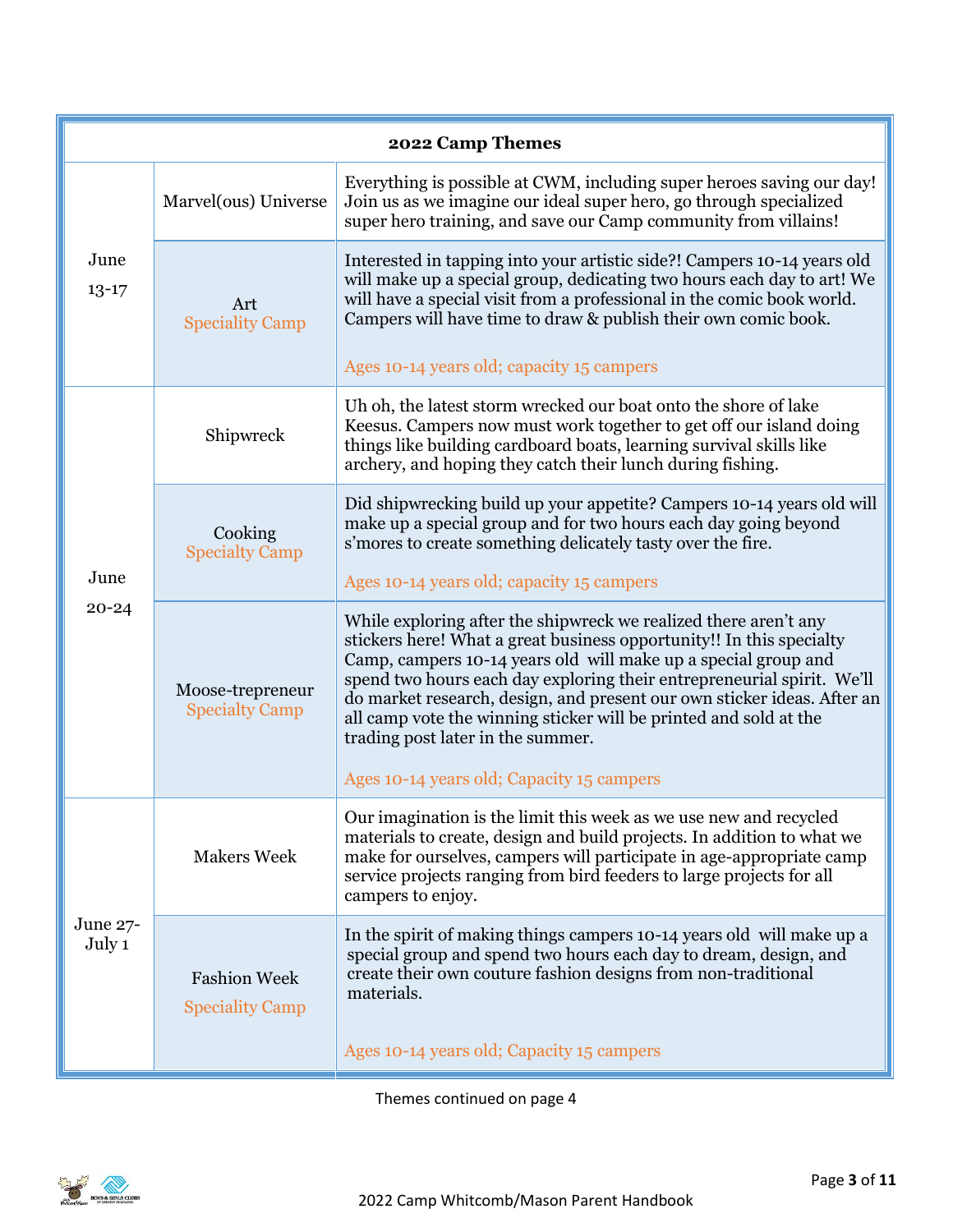| 2022 Camp Themes Continued |                                                     |                                                                                                                                                                                                                                                                                                                                                                                                                                                                                                                                |  |  |
|----------------------------|-----------------------------------------------------|--------------------------------------------------------------------------------------------------------------------------------------------------------------------------------------------------------------------------------------------------------------------------------------------------------------------------------------------------------------------------------------------------------------------------------------------------------------------------------------------------------------------------------|--|--|
| July<br>$6 - 8$            | Wizards, Witches,<br>and Wands                      | Attending Camp is a magical experience. This week we're ramping up<br>the magic as we learn tricks, are fitted with our personal wand, and<br>brew potions.                                                                                                                                                                                                                                                                                                                                                                    |  |  |
|                            | Lights, Camera,<br>Action<br><b>Speciality Camp</b> | Campers 10-14 years old will make up a special group which will<br>dedicate two hours each day to explore social media like YouTube &<br>TikTok. We'll recreate dances & participate in Camp appropriate<br>trends. All recording will be done on a Camp device and shared out to<br>Camp social media accounts - Campers will not be allowed to record<br>on personal devices while at Camp but are welcome to share on their<br>own social media with their adult's permission.<br>Ages 10-15 years old; Capacity 15 campers |  |  |
| July<br>$11 - 15$          | <b>Outdoor Adventure</b>                            | Camp is 308 acres and we're using those acres to its fullest this week!<br>Join us as we participate in archery, fishing, fire building, and of<br>course getting muddy - among other outdoor activities.                                                                                                                                                                                                                                                                                                                      |  |  |
| July<br>$18 - 22$          | <b>Wacky Water</b>                                  | Summer has been heating up and now is our chance to cool down!<br>We're all about the water this week as we race down the slip and slide<br>and turn traditional games into wacky water ones!                                                                                                                                                                                                                                                                                                                                  |  |  |
| July<br>25-29              | Aliens                                              | Camp is out of this world and we've got some visitors! We'll spend the<br>week creating & exploring new plants, observing alien slime, and<br>uncovering if our visitors are friend or foe                                                                                                                                                                                                                                                                                                                                     |  |  |
| August<br>$1 - 5$          | Medieval                                            | The space time continuum glitched and Campers are stuck in the<br>medieval era this week! No worries though as we're crowning royalty,<br>creating and protecting our castles, and noodle jousting while the time<br>continuum works itself back to 2022.                                                                                                                                                                                                                                                                      |  |  |
| August<br>$8-12$           | The Best of Camp                                    | We did a lot of really amazing things this summer and now is our<br>chance to relive it! This week we're a little more laid back with our<br>structure and planned activities but with the same exceptional<br>supervision. Campers and counselors will pick out the favorite games<br>of the summer to play one more time before the end of the season!!                                                                                                                                                                      |  |  |

# **Counselors in Training**

Youth 14-17 can participate in our Counselor in Training program, which is designed for our campers who still love Camp but are seeking new ways to be involved. During mandatory leadership week, campers will participate in programs designed around growing leadership skills. The remaining weeks CITs will be paired with a camp group and help counselors with things like set up/take down of programs, being a "buddy" with a struggling camper, and/or leading short games.

Mandatory Leadership Week - \$260 – June 20-24 Optional Additional Weeks - \$115

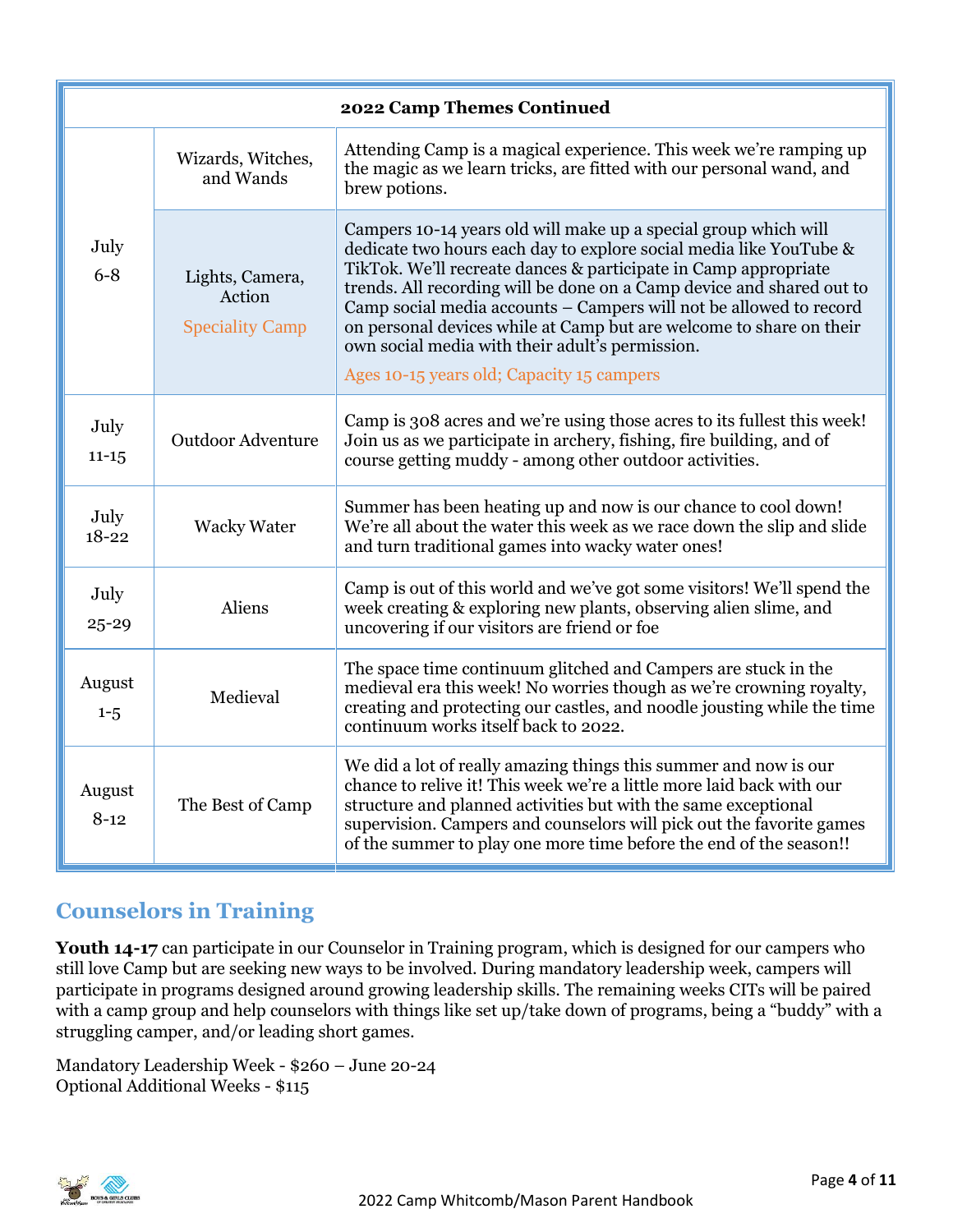# **Noteworthy for 2022**

#### ........................................................................................................................................... **We're Moving!**

To Friendship side of Camp. We've outgrown our old digs and are thrilled to make the move to Friendship side of camp which will allow us more opportunities to grow and serve our campers the best way possible! As we get closer to Camp, you'll receive more information about where to enter for drop off/pick up.

You'll now use the address: W294 N8436 Camp Whitcomb Road Hartland WI

## **Specialty Camps**

In 2020 we weren't able to pursue our specialty camps, but it's time for us to try again! Campers enrolled in specialty camps will spend 2 dedicated hours each day on their specialty theme, with the rest of their time participating in traditional camp activities like swimming and games. These camps are available for up to 15 youth making up their own special group open to 10-14 years olds. Because specialty camps offer more in depth programming, there will be an additional \$25 charge for this program.

#### **Camper requests**

In 2021 we saw the most camper requests we've ever seen. Due to how our registration process is run we cannot assign camper groups until the week prior to camp. This meant our team was spending *hours* each week trying to honor each camper request, often turning our office into the picture on the right to make sure everything worked out. As we continue to grow this model is no longer sustainable.



2022 Our updated procedure will be that each camper may request one other camper, and they must request you. We ask that campers who request each other be similar in age. Every effort will be made to meet these requests, but in the event a group request cannot be met you will receive an email by Saturday before the week informing you of the situation. We look forward to this process helping us support our campers as they nurture existing friendships while growing confidence and fostering new relationships.

#### **Early Pick Up/Drop Off**

Our Campers are BUSY and we're thankful we get to play apart in your busy schedule. During the day our campers use all 308 acres, which means we're never in the same place, and typically inconveniently far from the pick-up location. When we have to bring a camper for an early pick up or drop off, it pulls counselors away and disrupts programming. This year we are requesting if you must pick up your camper early, or drop off late you do so during the lunch hour at 12:00. During this time our campers are all in the same area and this will cause as little disruption to the program as possible. In the rare event that this is not possible the Camp Director will be happy to work with you on an alternative solution.

#### **Specialists**

The move to Friendship Side of Camp will bring along access to program areas and specialist staff more than ever before. We look forward to scheduling time with the arts & crafts, nature, petting farm, garden, sports & games program specialists among other new specialist roles this summer. With this upgrade in programming, we're excited about the opportunity for new, interesting, and immersive programming opportunities.

#### **We're Hiring!**

CWM is currently, and will continue hiring through May for the summer camp season. We're hiring Day Camp Counselors, Overnight Counselors, Program Specialists, Lifeguards, Health Coordinators, and Seasonal Supervisors to make our season the best it's ever been. If you have someone in your life you think would be a great fit please have them call or email us for more info!

#### **Concession**

Back by (very) popular demand, campers will be enjoying concessions daily. Concession prices range from \$.50 - \$3 and items will change through the summer. Last summer we had a few kinks to work out, but by the second part of the summer we found a system that worked well, which we'll be replicating again this summer.

Please remember the concessions and trading post funds are separate.

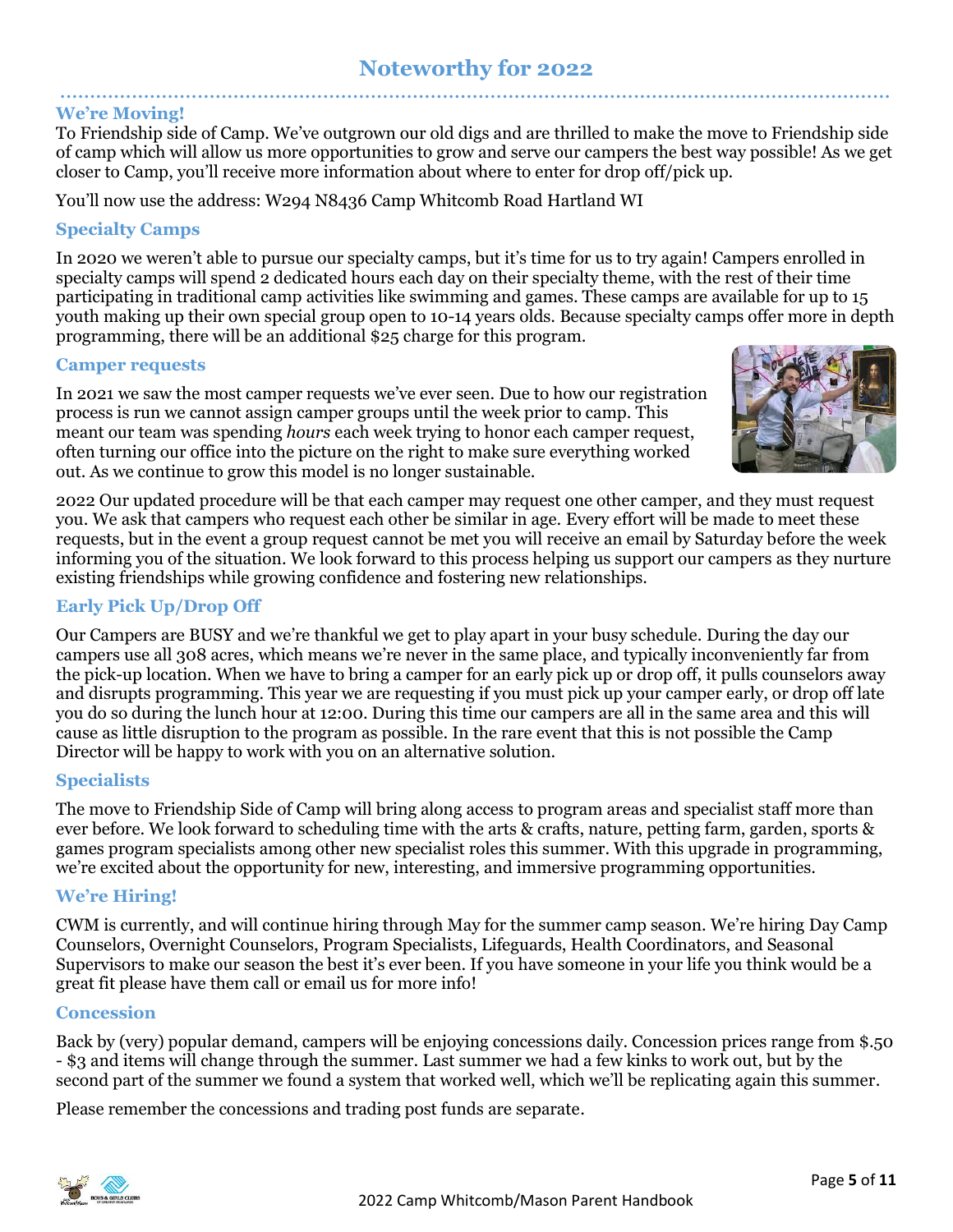#### **Water Bottles & Sunscreen**

To keep Campers hydrated, happy, and healthy all summer long, Campers are required to bring a water bottle with them every day. If your Camper forgets their water bottle, they will be provided a disposable water bottle and your account will be charged \$1. Please be sure to send sunscreen and bug spray with each individual Camper. Siblings may not be in the same group and therefore unable to share these items.

#### **What happens if there are changes to this summer?**

If there are COVID-related changes beyond our control that impact Camp, we will work to find the safest way to be there for our families and Campers, and we will communicate our plans openly.

#### **Registration Discounts**

We strive to ensure summer camp is affordable for all families. To aid in this pursuit we have applied the following discounts to our fees.

- **New This Year! Bundle Discount** Campers who register for **7 or more weeks by April 30** will have a discounted rate of \$230/week. This discount can only be applied along with sibling discount. The discounted rate will be reflected on your invoice by May 9<sup>th</sup>.
- **Early Bird** Families who register prior to April 1, 2022 will receive a discounted rate of \$240 per week. Rates will increase to \$260 per week on April 1.
- **First Time Camper** First time attending Camp Whitcomb/Mason? Use discount code FIRST to receive \$25 off your Camper's first full week of summer. This discount may not be applied along with other discounts other than the Early Bird.
- **Sibling Discount** Families receive \$25 off each week for each additional camper from the same family when registered at the same time. No code required. Discount calculates automatically. If sibling Campers are registered at different times, please call the Camp office for the discount to be applied.
- **Bring a Friend** Families who refer a new friend to Camp will have their name entered to win a special prize. New Camper may not have attended Camp Whitcomb/Mason in the past. New Camper must indicate the referring Camper at the time of registration. Families may refer as many new families as they like.



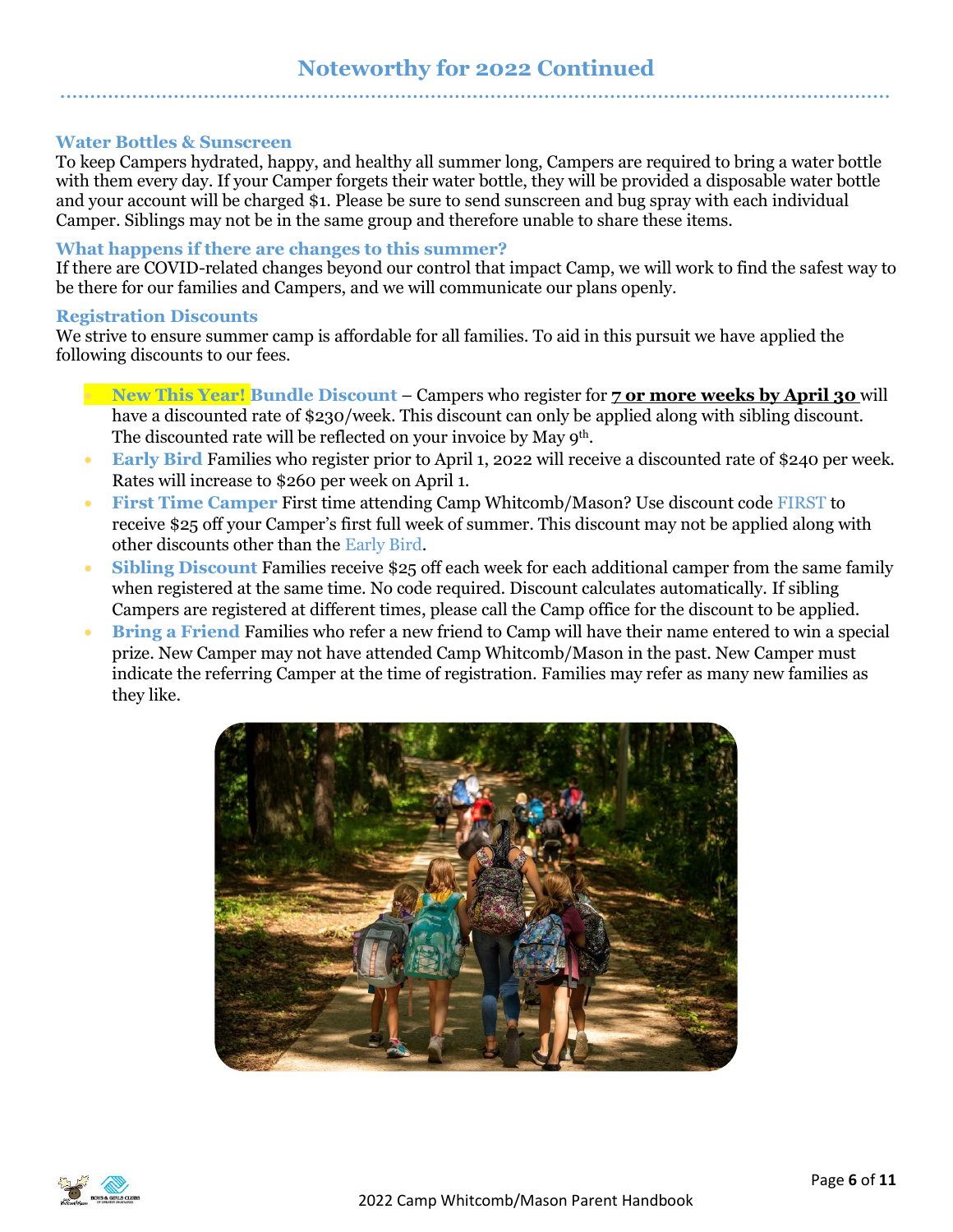### **COVID-19 Impact to Camp**

If COVID-19 has taught us anything it is to be flexible, adaptable, and to always anticipate changes. Taking a conservative approach to our programming has kept us open and COVID free the last two summers. We have a proven plan in place that we believe will afford our Campers a fun, adventure-filled summer while still maintaining strict safety protocols. As always, as information is updated policies may be revised according to the latest recommendations from the CDC, local health department and Boys & Girls Clubs. All changes will be communicated to Camp families in a timely manner.

#### **Health Screening Questions**

Campers will be greeted at drop off in their car, with the following questions:

- Are you experiencing chills, a new or worsening cough, shortness of breath, difficulty breathing, sore throat, congestion or runny nose?
- Are you experiencing any GI symptoms such as: new onset of nausea, vomiting or diarrhea?
- Are you experiencing a new onset of loss of taste or smell, muscle or body aches or headache?
- Have you had close contact with anyone who has been diagnosed with COVID-19 in the last 14 days?
- Are you awaiting the results of a COVID-19 test?

A yes answer to any of these questions will result in a request for you to take your Camper home, along with any siblings who have been exposed to this Camper. Campers are welcome to rejoin Camp once they have been symptom-free for 72 hours without fever reducing medication, they've received a negative COVID test, AND at least 10 days have passed since symptoms began.



If a Camper begins to experience symptoms of COVID-19 while at Camp they will be isolated from other Campers and you will be called immediately. We ask that your Camper be picked up immediately along with any other household members (siblings, cousins, etc).

#### **Masks & Social Distancing**

Aligned with Boys & Girls Clubs of Greater Milwaukee policies, Campers are required to bring a mask to Camp every day.

Campers will wear masks when entering buildings such as using the restroom, changing and during time spent indoors on rainy days. Campers will also be expected to wear masks when they cannot be socially distant from other Campers and/or staff.

Camp staff will follow the same mask procedures. If a Camp staff member not in your Camper's cohort interacts with Campers (such as kitchen staff bringing meals or admin staff visiting groups) the staff member will wear a face mask, even outdoors.

#### **Camper Groups**

Groups of Campers will be limited to 15 youth and 2 adults. If your Camper would like to be in a group with another Camper please indicate that request on your registration form (Please see updated camper request procedure on page 4). Campers may not change groups after Monday morning.

Please note that while effort will be made to maintain social distancing, your Camper will likely spend time in close proximity to other Campers and staff within their group. Separate groups, however, will not co-mingle. All equipment, materials, and surfaces will be cleaned and sanitized before and after each group uses it.

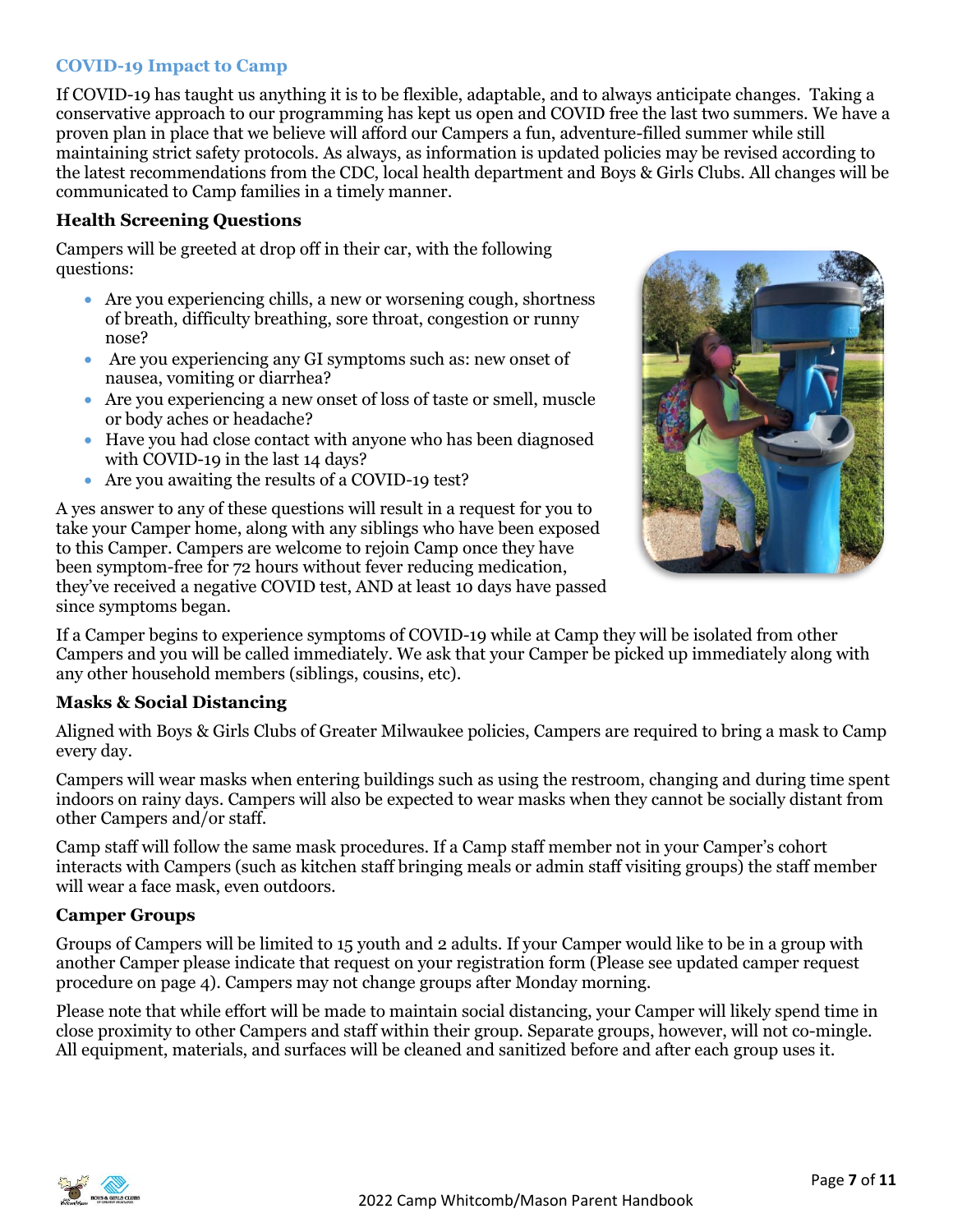# **While at Camp**

Counselors have been working hard to plan the best activities to fill each day. Although the schedule may be altered, here is an example of what a day may look like.

..........................................................................................................................................

## **SAMPLE DAY CAMP SCHEDULE**

| 7:30 a.m. - 8:30 a.m.    | <b>Camper Drop Off</b>    |
|--------------------------|---------------------------|
| 8:30 a.m. - 9:00 a.m.    | <b>Morning Meeting</b>    |
| 9:00 a.m. - 10:00 a.m.   | <b>Activity 1</b>         |
| 10:00 a.m. - 11:00 a.m.  | <b>Activity 2</b>         |
| 11:00 a.m. - 12:00 p.m.  | <b>Activity 3</b>         |
| 12:00 p.m. $-12:45$ p.m. | Lunch                     |
| 12:45 p.m. $-$ 1:45 p.m. | <b>Pool or Waterfront</b> |
| $1:45$ p.m. $-2:15$ p.m. | Change                    |
| 2:15 p.m. - 3:15 p.m.    | <b>Activity 4</b>         |
| 3:15 p.m. - 3:30 p.m.    | <b>Concessions</b>        |
| $3:30$ p.m. $-4:30$ p.m. | <b>Activity 5</b>         |
| $4:30$ p.m. $-5:30$ p.m. | <b>Camper Pick Up</b>     |
|                          |                           |



## **Hot lunch and snack are provided by Camp.**

All Campers, including those with dietary restrictions, are welcome to bring their own lunch and/or snacks. Please note that nuts and other dietary allergens may be present at Camp. If this poses a threat to your Camper, please discuss this with the Camp Director prior to your Camper's first day at Camp.



# **Late Pick-Up Policy**

All Campers must be picked up by 5:30 p.m. Although we understand that unexpected circumstances could result in a caregiver arriving late to pick up their Camper, please be aware that late fees will apply.

The first instance of a late pick-up will result in a reminder of Camp policy. Any instance of late pick-up after the first will result in your account being charged \$1 per minute past 5:30 p.m.

# **Camper drop off** is 7:30am-8:30am.

**Camper pick up** is 4:30-5:30pm. If you must pick your child up before this time, please inform the staff of this special circumstance.

Please note that we use ALL of our 300 acres so early pick up/late drop off is a strain on our program. Please see our updated early pick up/drop off policy on page 5

Any person picking up a Camper *must* have their ID readily available.

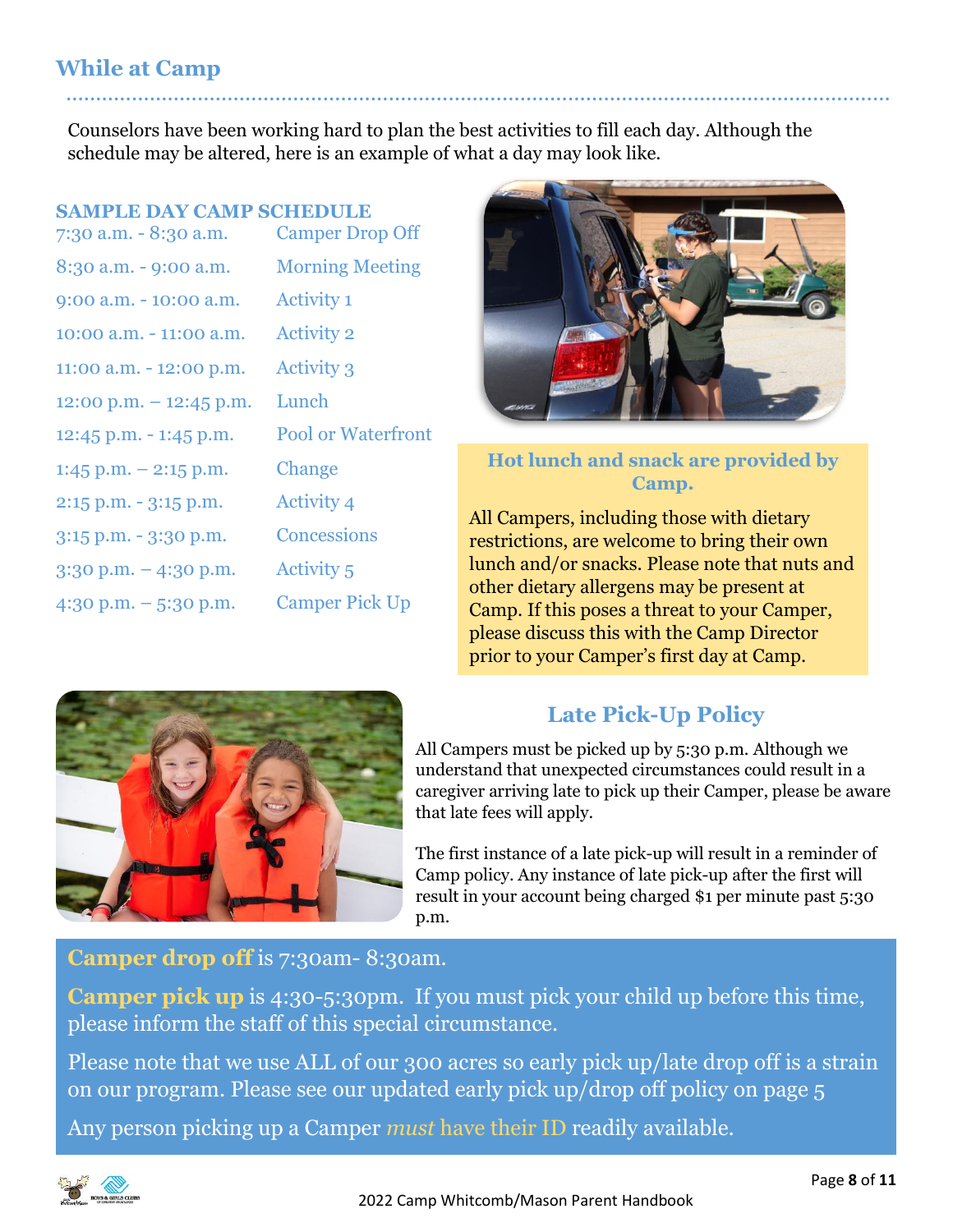# **What to Bring**

# **Every Day**

- Dress for the messy fun we'll be having
- Athletic Shoes -Must have a back and be strapped to your foot
- Swimsuit we swim *every day*
- Towel
- Sunscreen
- Insect Repellant
- Rain gear
- Backpack
- Reusable water bottle
- Mask





.....................................................................................................................................................

# **Medication**

Please send medication in its original container. Medication must be handed directly to staff upon drop off in its original container.

**Note:** *All items must be labeled with your Camper's name. Campers are solely responsible for their items (OM.4). Camp is not responsible for lost or damaged belongings.*

# **Do Not Bring to Camp**

- Cell Phones
- Valuables electronics, jewelry, games
- Personal sports equipment (OM.4)
- Pets (OM.4)
- Candy or gum
- Weapons
- Cigarettes
- Drugs
- Alcohol
- Clothing with references to drugs, alcohol, tobacco, sex or gangs

# **Trading Post & Concessions**

......................................................................................................................................... Campers will have the opportunity to shop in our Trading Post each week. You can send cash or add money to your Camper's trading post account during registration. Items range in price from \$.50 - \$25.00.

Daily campers will visit the concession stand where they can purchase snacks for \$.50 - \$3. Campers are also welcome to bring their own snacks to eat during this time.

# **Camp T-Shirts**

Each camper will receive a Camp shirt by Friday of their first week of Camp. Additional camp shirts can be purchased at the Trading Post.

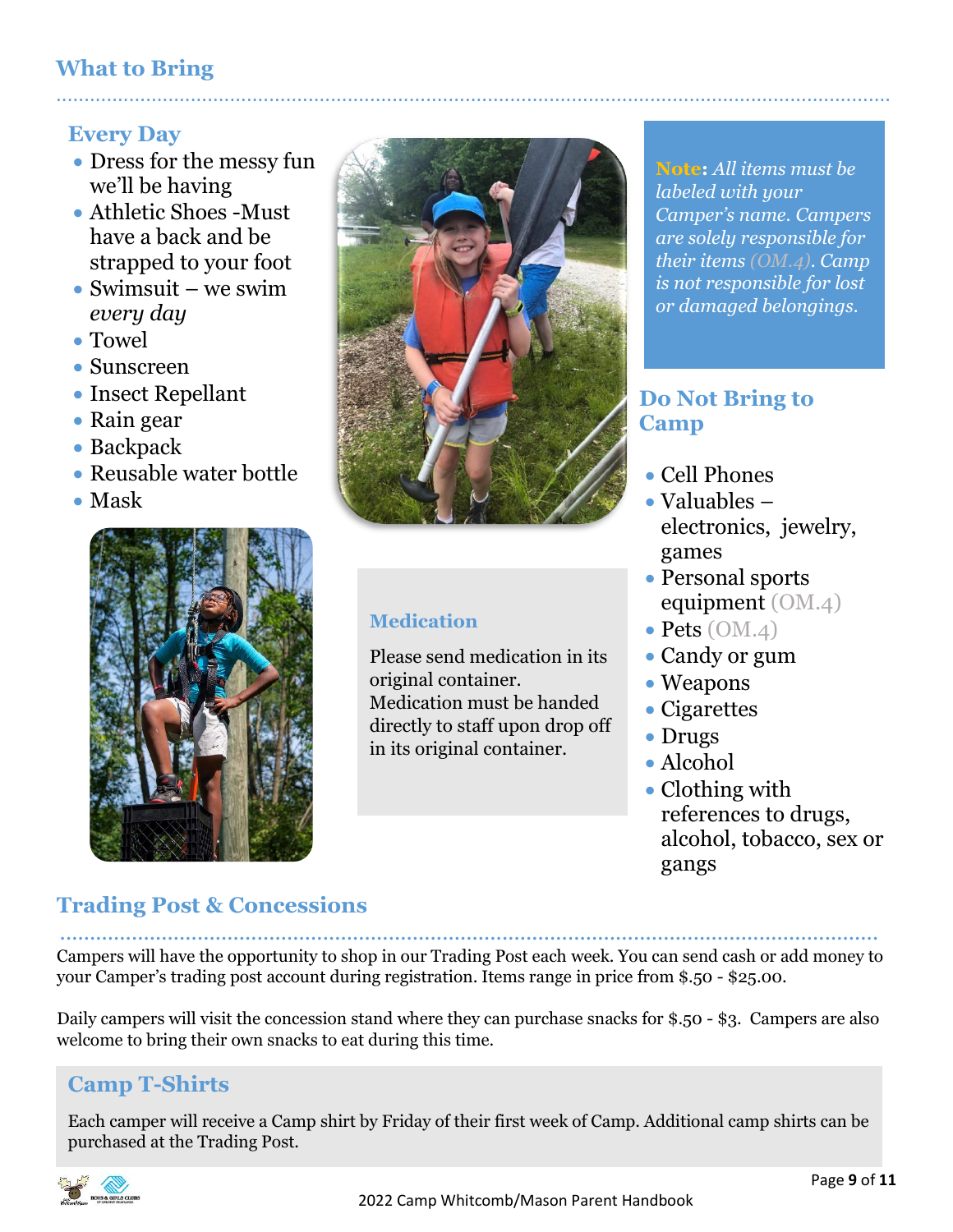# **Camp Policies and Information**

#### ..................................................................................................................................................... **American Camp Association Accreditation**



Camp Whitcomb/Mason strives for excellence. We are proud to earn the accreditation of the American Camp Association (ACA), meeting over 200 nationally recognized standards of quality.

## **Behavior Expectations**

It is our intention to provide positive, realistic expectations and guidelines for all Campers to ensure their success at Camp. We believe all campers should feel safe both physically and emotionally, and we pride ourselves in our ability to recognize and respond to the needs of our Campers. If an issue arises that jeopardizes the well-being of any of our Campers, we work with all Campers involved to resolve the issue. We also contact the parents/guardians of all involved Campers to keep them informed. If necessary, we may ask parents/guardians to pick up their Camper if the situation involves bullying or ongoing problems. Please note that refunds will not be issued in such cases.

Please note that Camp Whitcomb/Mason is committed to helping all Campers acclimate to our COVID-19 safety practices, but due to the additional demands put on our staff by COVID-19, we will not be able to serve Campers who are unable or unwilling to listen to directions, follow established hygiene practices, wear masks when required, or maintain a safe distance from others.

At Camp, we believe in challenge-by-choice. During a given period, counselors will strongly encourage Camper participation, but ultimately each camper is responsible for their own experience at Camp. We encourage every

Camper to come to Camp with an "I'll try it at least once" attitude.

## **Registration**

At the time of registration, a \$50 non-refundable deposit per week, per child is required and will be applied to the total Camp fee. All money and forms are due two weeks prior to each Camp session. Campers will be unable to attend their session if paperwork & payment are not submitted two weeks prior to arrival.



## **Refunds and Changes**

We understand that circumstances change. Should a Camper not be able to attend Camp, a full refund will be issued up until March 1. A physician authorized medical excuse is required for a refund of Camp fees after March 1. All refund requests must be made in writing. In the case of dismissal due to poor behavior or voluntary withdrawal (including homesickness), there is no refund of fees.

A Camper's sessions may be changed at no additional charge as long as there is availability in the desired session with at least one week's notice.

All late payments will be assessed a \$25 late fee. All registrations made after June 1 need to be paid in full at the time of registration. There will be a \$30 fee applied to all returned (NSF) checks.

## **Meals**

Hot lunch and snack are provided to Campers each day.

Please include information about food allergies or special dietary restrictions on your Camper's health form.

## **Camper Grouping**

Each week counselors work to diligently to assign Campers to a group best suited to them. If your Camper would like to be in a group with another Camper, please indicate that request on your registration form. Please note the update to our Camper Request policy outlined on page 5.